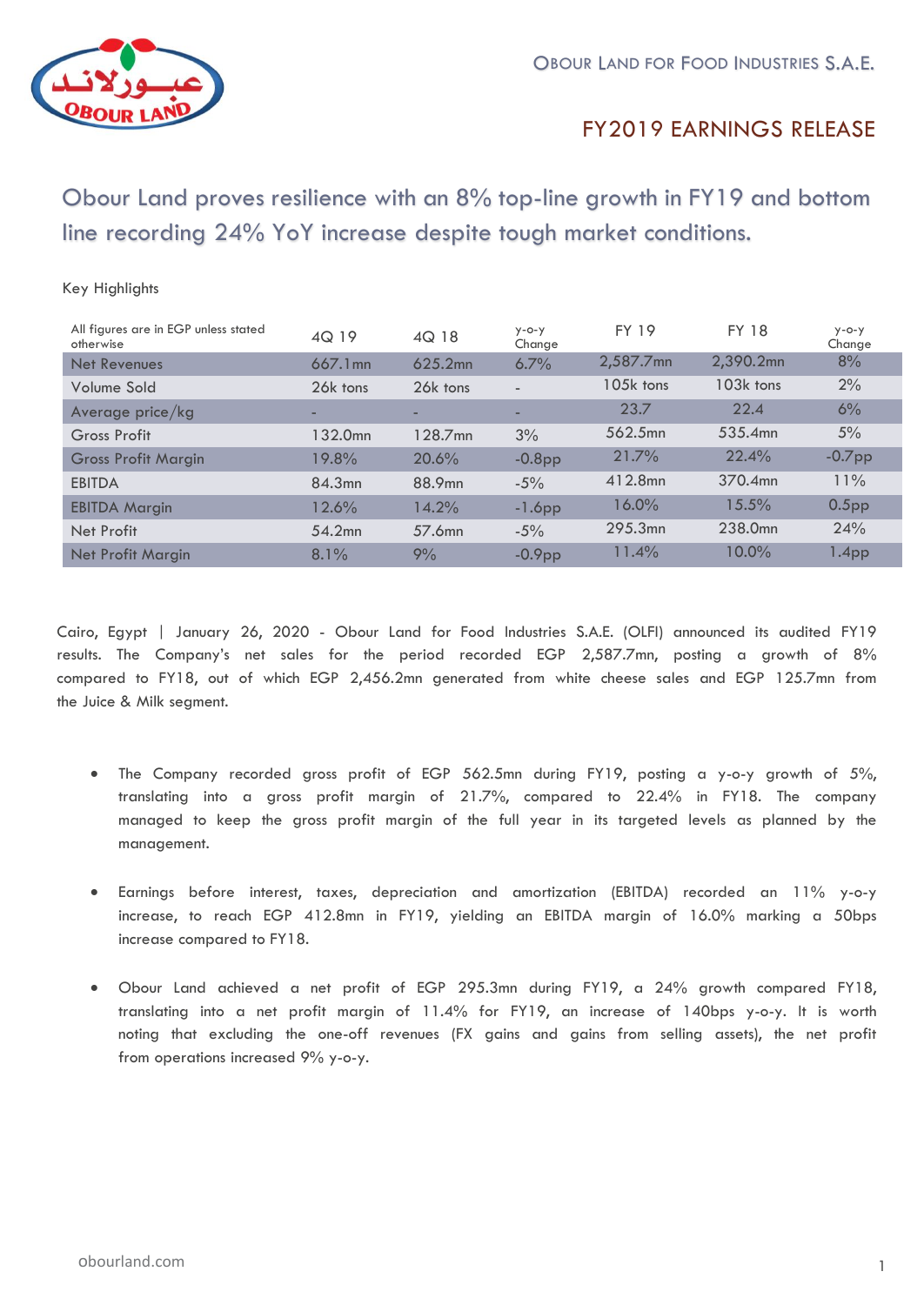

# FY2017 EARNINGS RELEASE FY2019

Mr.Ashraf Hamed Sherif, Vice Chairman Comments:

I am delighted to share with you our results for the full year of 2019 ended December 31, 2019, as Obour Land has proved resilient in a tough market due to lower consumption rates and new players entering the market. The Company succeeded to overcome this tough conditions as we achieved growth in revenues and sales volumes while maintaining margins in its targeted levels. This is driven by continuing our strategic focus on sustainable growth, providing top quality products and managing the costs efficiently.

In terms of financial performance, our Revenues grew by 8.3% YoY to record EGP 2,587.7mn in FY19, Gross Profit and EBITDA reached EGP 562.5 million and EGP 412.8 million respectively with Gross Profit margin slightly decreasing to 21.7% while EBITDA margin increasing to 16.0% for the full year. The bottom line profits surged 24% to record EGP 295.3 million, translating into a Net Profit Margin of 11.4% for FY19, an increase of 140bps YoY. It is worth mentioning that the increase in the net profit was mainly due to the increase in the average price of white cheese and milk products 6% and 8% respectively, 2% increase in white cheese sales volumes, decrease in SG&A expenses by 9% YoY as a result of a 51% decrease in marketing expenses in addition to non-recurring revenues from FX gains and sale of assets.

It is worth mentioning that the improved margins due to non-recurring revenues and cost efficiency reflects the flexibility of the management to control its non-direct costs which helps us to capitalize on opportunities in the market like a decreasing US dollar exchange rate or decreasing interest rates. This also shows the ability of the management in pressuring the company's SG&A expenses while achieving growth in sales volumes. In 2020, the management is planning to increase SG&A expenses to return back to its normal levels while focusing on increasing sales volumes and revenues and maintaining profitability margins.

The Milk and Juice segment has generated EGP 129mn gross revenues in FY19 compared to 109mn in FY18 marking an 18% increase. Additionally, the company succeeded to improve the gross profit margin of Milk and Juice to reach 24% in FY19 compared to 22% in 9M19 and 15% in FY18. Although the growth rates are lower than expected or than it's potential, we are confident that by giving it enough time we will create demand in the market based on satisfied and loyal consumers. Obour Land's strategy aims to acquire a decent market share based on consumer preferences rather than discounted prices therefore the company does not engage in price wars or offers big discounts as a way to penetrate new markets. The management believes that this strategy maybe slower but it will lead to having a more stable and longterm market share that will be loyal to the brand similar to the company's white cheese success story and by using the same applied sales policies. Moreover, the company's management has established a short-term plan to boost Milk and Juice sales in 2020.

We believe that to preserve our position as the market leader in the white cheese market and to enhance it even further, the company must always develop its existing products and to create new innovative products. We are happy to announce commencing the production in the 3 new Tetra Pak® A3 speed production lines and introducing our new white cheese package which have a unique design that make them more appealing to consumers in the markets. The new production lines produce more packs per hour, 3 times faster than the old production lines, which will accordingly reduce industrial expenses and the running costs of operating the new lines. The new production lines will reduce energy consumption, water consumption and will be more environmentally friendly.

Our commitment to excellence and aspirations to offer the highest-possible quality of products, which are both affordable and safe, remains our key prime focus and our relentless driver for our expansionary attitude.